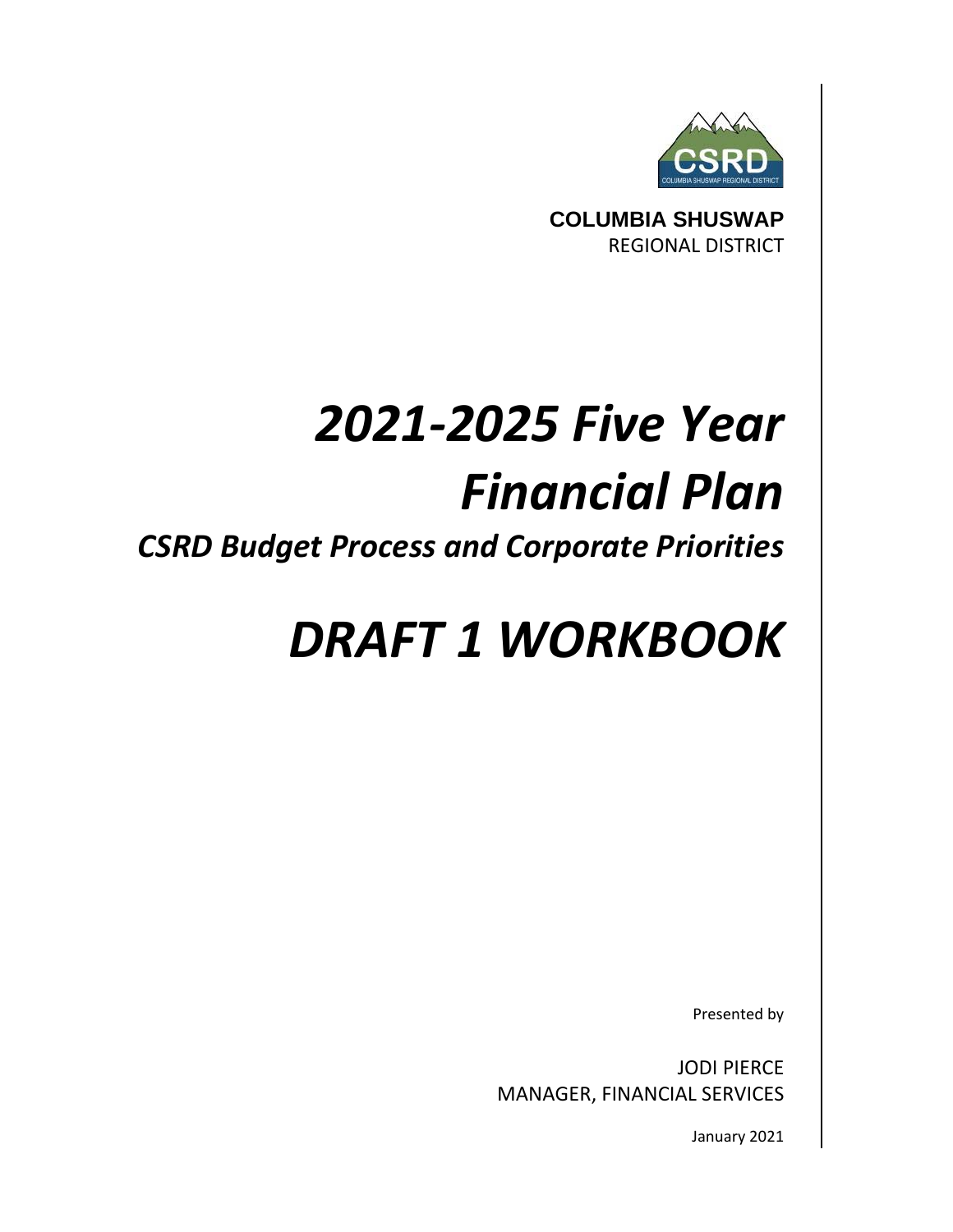

## **TABLE OF CONTENTS**

**1. INTRODUCTION – VISION, MISSION, VALUES & STRATEGIC THEMES**

#### **2. DEPARTMENTAL MANDATES & PRIORITIES**

- Corporate Administration Financial Services Information Systems Development Services Shuswap Economic Development & Shuswap Tourism Operations Management
- **3. STAFFING**
- **4. BUDGET SUMMARY**
- **5. AREA TAX SUMMARY**
- **6. ELECTORAL AREA TAXES**
- **7. PARCEL TAXES**
- **8. BUDGET COMPARISON**
- **9. FIVE YEAR FINANCIAL PLAN**
- **10. FUND BALANCES**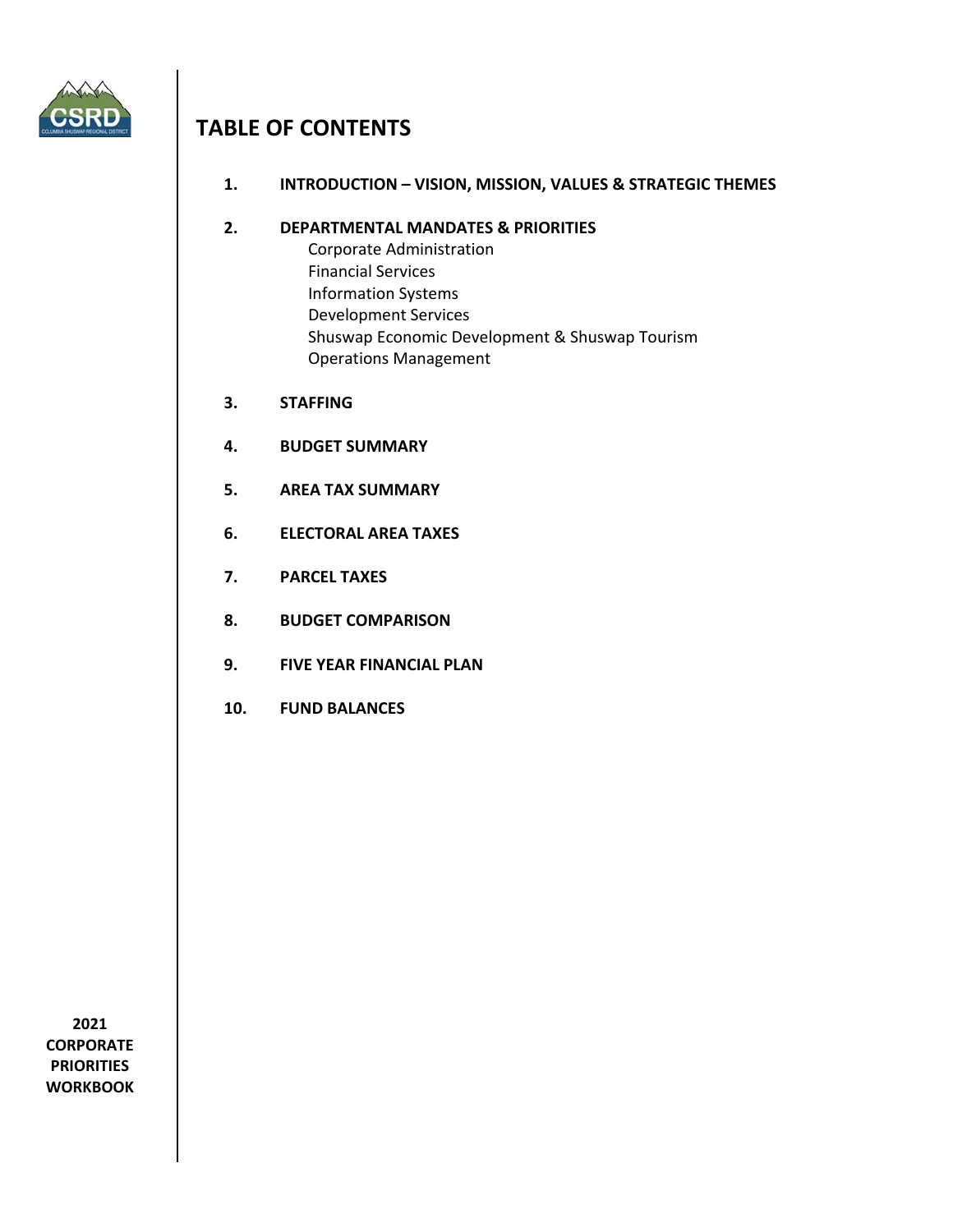

## **INTRODUCTION FROM THE MANAGER, FINANCIAL SERVICES**

As the Manager, Financial Services of the Columbia Shuswap Regional District (CSRD), I am pleased to introduce the organization's 2021 *Budget Process and Corporate Priorities* WORKBOOK*.*

The 2021‐2025 Five Year Financial Plan indicates that the Regional District continues to be fiscally conservative focusing on balancing service demand increase with incremental and inflationary requisition increases. Due to the challenges with the pandemic in 2020, staff were very cautious in introducing new projects and initiatives for the 2021 year as the economic climate remains uncertain while the pandemic continues to rage. Judicious use of surpluses and reserves were utilized to keep tax increases to a minimum and staff will continue to source grant funding to fund improvements in services provided by the CSRD. Through the continuous pursuit of innovation and alternative funding, the regional district strives to keep services affordable while ensuring long-term sustainability. The WORKBOOK will form the basis of the CSRD's budget bylaw which provides authority for all service levels and capital improvement projects contained herein.

The WORKBOOK is broken into ten areas. Part one presents the *Vision, Mission, Values, and Strategic Themes* developed by the Board in 2019 and incorporated in the 2019 – 2022 Strategic Plan that was approved by the Board in October, 2019. The vision articulates what we believe the organization can and should be. The mission describes, in broad terms, what we believe we exist to do. The corporate values serve as the "signposts" that govern how we believe we should conduct ourselves in our work. And finally, strategic themes speak to important needs and opportunities on which the Board wishes to focus the organization's resources

Part two focuses on the individual Departments that make up the CSRD. For each Department, the WORKBOOK outlines a mandate that describes the Department's purpose and identifies its key responsibilities and goals for the coming year. Each Department's proposed, new initiatives for 2021 are then presented and explained. These initiatives represent the projects that the Departments feel should be endorsed by the CSRD Board as priorities for the coming year.

Part three reviews current staffing levels and proposed staffing increases both by FTE and by dollar value. The dollar value for staffing includes benefit costs, the legislated employer amounts for Pension contributions; WCB remittances; EI and CPP; employee benefits; and the Employer Health Tax. I have also included a reconciliation from the previous year budget for staffing with the current year staffing budget.

**2021 CORPORATE PRIORITIES WORKBOOK**

Part four identifies the budget summary by department and also identifies proposed total budget, tax requisition and assessment comparisons to previous years.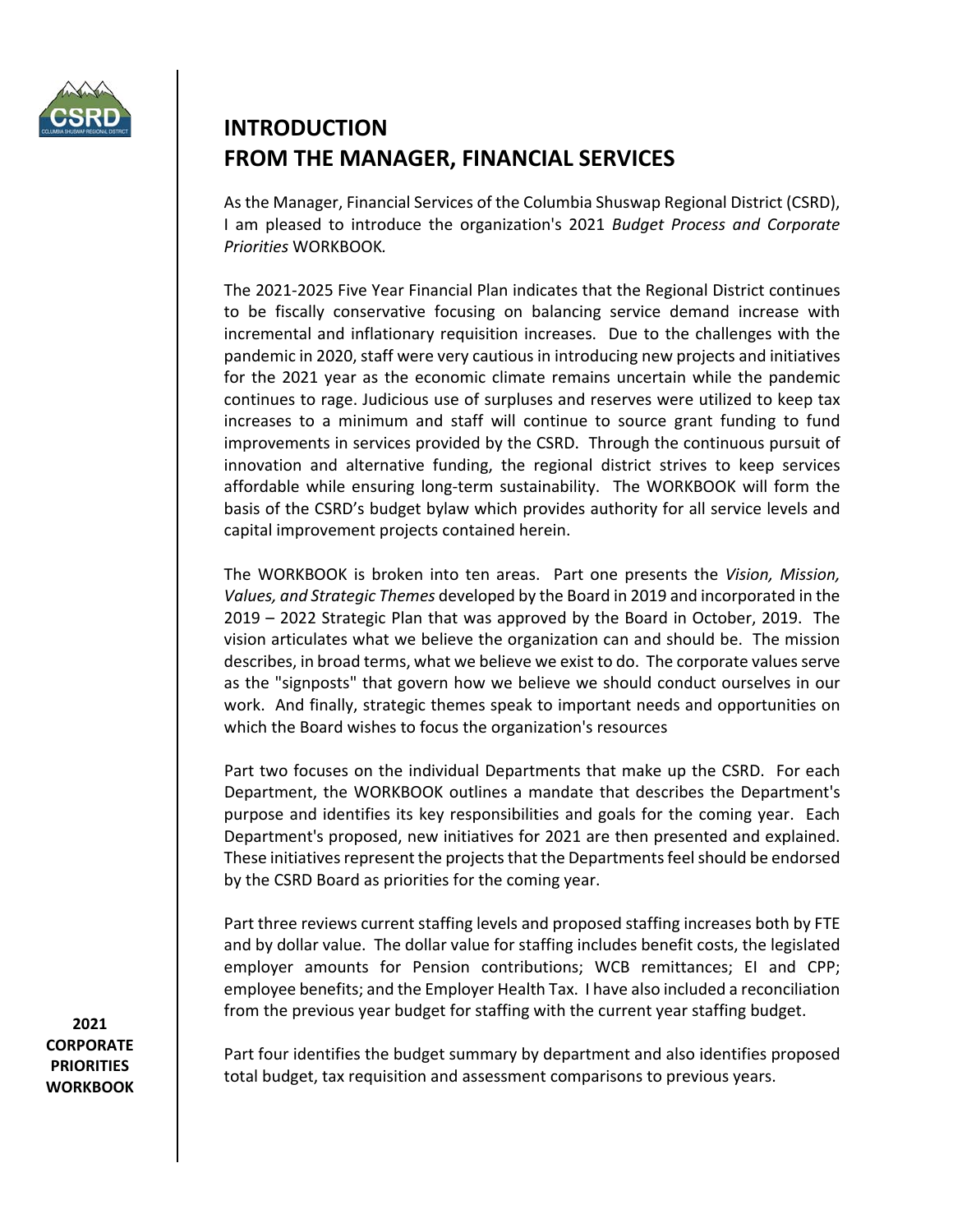

Part five has the tax requisitions by municipality and electoral area and shows proposed overall increases and proposed increases to the average residential taxpayer.

Part six identifies the proposed total taxes to be collected by each electoral area on behalf of the CSRD.

Part seven is a summary of the parcel taxes charged across all functions.

Part eight summarizes the variances between the current year proposed budget and the prior year budget and actual expenditures. Any significant differences are reflected in the notes.

Part nine is the proposed five year financial plan. This document identifies every service area within the CSRD and lists the specific line items that make up the budget for that service area.

Part ten includes the draft year end balances of all capital reserves, operating reserves, Parkland Acquisition Funds, Community Works Funds, Economic Opportunity Funds and Feasibility Funds. The capital reserve funds have a 10 year projection of contributions and planned expenditures.

All of these documents will be referred to throughout the budget deliberations and power point presentation. As we work through the WORKBOOK, the Board will use this opportunity to have discussion, provide feedback, and make suggestions to be incorporated into the next budget meeting in February before adoption of the budget in March 2021. The public will also have the opportunity to ask questions at two points during the January budget meeting. The first round of questions will be entertained after the delivery of the mandates, and the second round will be entertained just prior to adjournment. The budget decisions made by the Board will be reflected in each Department's final 2021 work plans. These work plans will succeed — and supersede — this *Corporate Priorities* document. Once finalized, they will guide department heads and managers in making operating decisions and directing staff.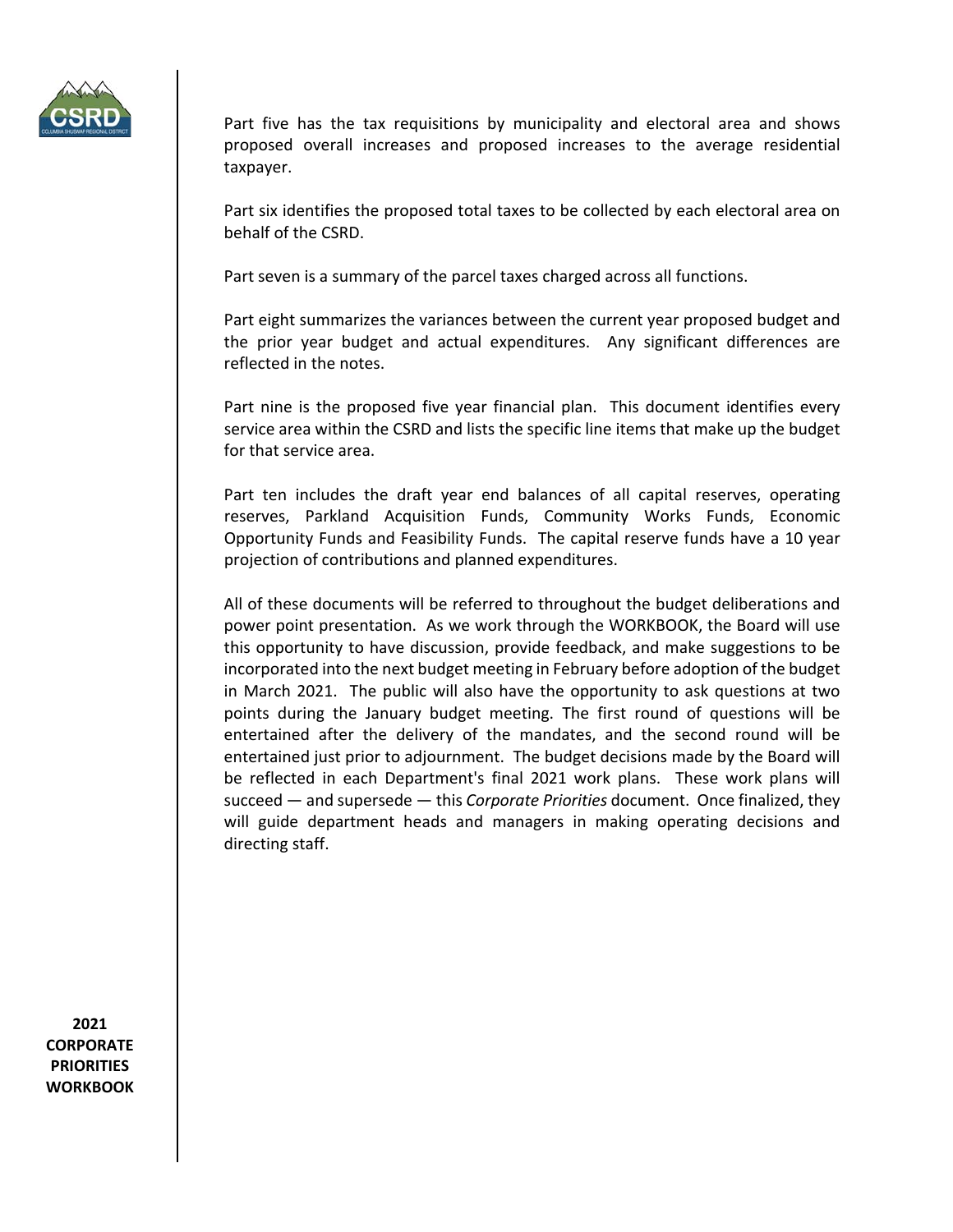

## **VISION, MISSION, VALUES, AND STRATEGIC THEMES**

#### **VISION**

The Columbia Shuswap Regional District is an innovative regional district, renowned for developing cost‐effective, practicable solutions to local and regional service challenges. It is a responsible government, committed to strong fiscal stewardship and the careful management of public assets. It is an open and engaging body, proactive in its efforts to connect with residents, service participants, other orders of government, and key stakeholders.

The CSRD understands its important role as the local government for, and provider of local services to, the region's unincorporated areas. The Regional District is equally aware, however, of its role as the governing body and regional service provider for the region as a whole. It is in this vein that the Board remains keenly aware of the need for regional thinking.

The Secwépemc are important partners in economic development, service initiatives, and other endeavours aimed at achieving shared goals and addressing common needs. Member municipalities, provincial ministries, economic and regional development agencies, and community associations are also valued allies. The CSRD is works closely with all of its partners, recognizing the importance of collaboration to the region's prosperity.

#### **MISSION**

The mission of the CSRD is twofold:

- > it is the local government for the electoral areas of the Columbia Shuswap, responsible for providing cost-effective services to meet local service needs
- > it is the regional federation that brings together electoral areas and member municipalities to identify shared needs and opportunities, and to collaborate in the development of regional service initiatives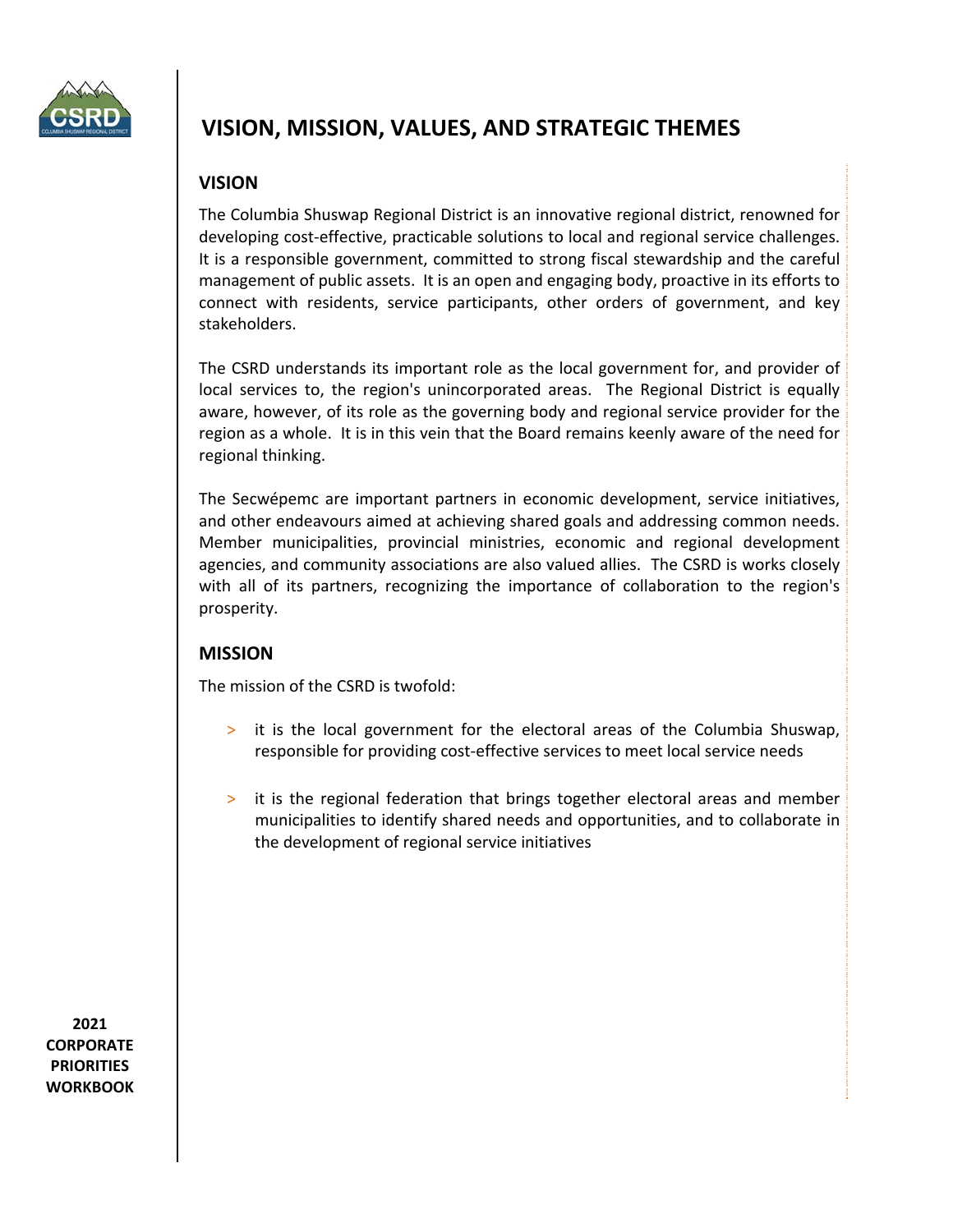

### **VALUES**

Important values guide the CSRD Board of Directors in all that it does.

#### **Board of Directors Guiding Values**

| <b>INTEGRITY</b>  | We work to ensure that our conduct, the actions we take, and the<br>decisions we make as elected officials live up to the expectations of<br>the communities we serve, and honour the trust they have placed in<br>us. |
|-------------------|------------------------------------------------------------------------------------------------------------------------------------------------------------------------------------------------------------------------|
| <b>ENGAGED</b>    | We value and provide opportunities for two-way dialogue with each<br>other, and with the residents we serve.                                                                                                           |
| <b>FAIR</b>       | We recognize that equitable cost-sharing and governance set a<br>foundation for strong inter-jurisdictional relationships and long-term<br>collaboration.                                                              |
| <b>RESPECT</b>    | We recognize the value of different perspectives in the decision-<br>making process, and work to create an atmosphere in which all<br>Directors and stakeholders feel welcome to express their views.                  |
| <b>INNOVATION</b> | We push ourselves and the organization to develop new approaches<br>to service delivery and problem solving.                                                                                                           |
| <b>POSITIVITY</b> | We are champions of the Columbia-Shuswap Regional District, and<br>work to build support for and confidence in the Board, the Regional<br>District administration, and Regional District services.                     |
| <b>EMPATHY</b>    | We recognize that each of us and our respective jurisdictions face<br>unique challenges; we support each other in our efforts to address<br>these challenges.                                                          |